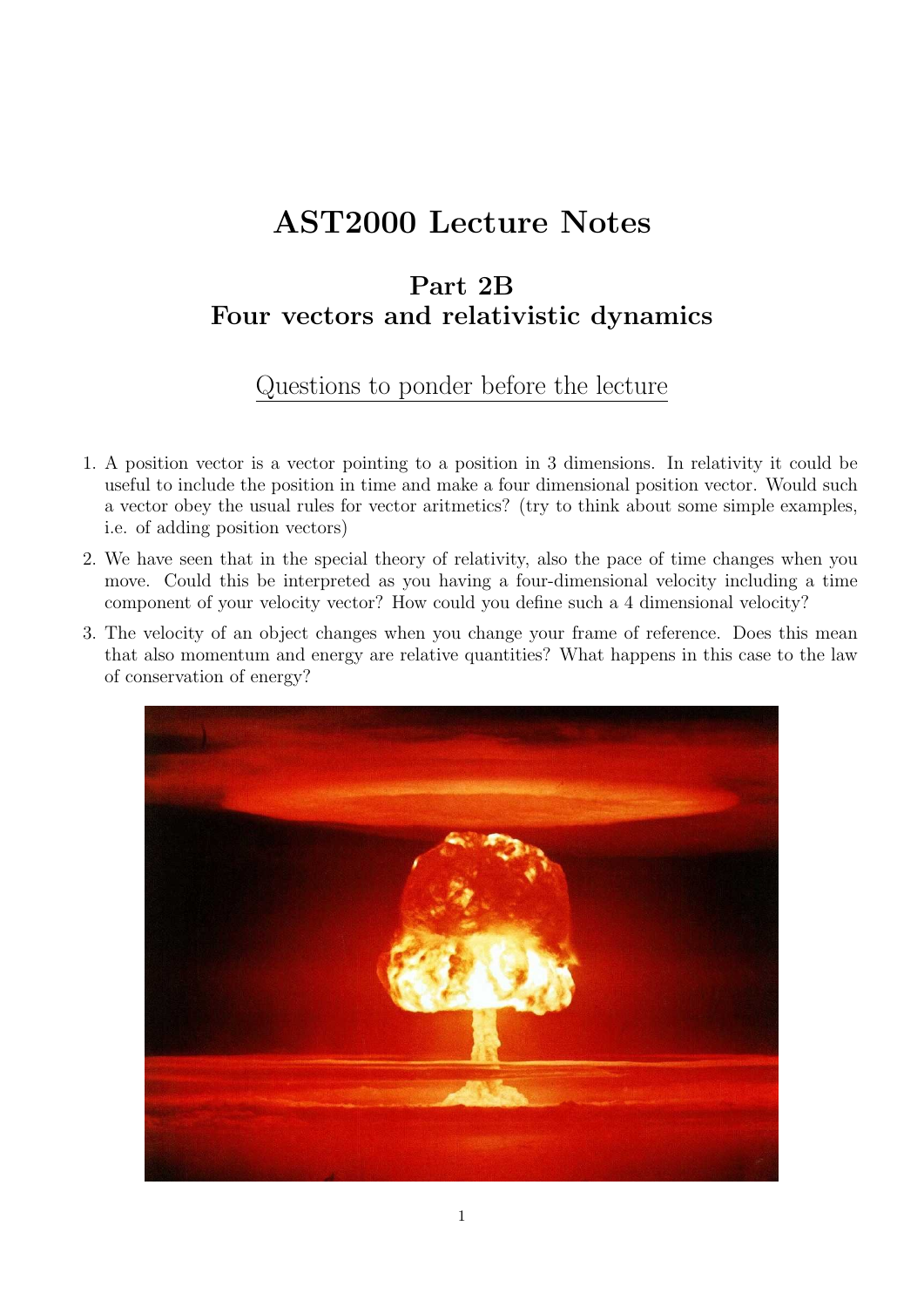# AST2000 Lecture Notes

# Part 2B

## Four vectors and relativistic dynamics

#### <span id="page-1-1"></span>1 Worldlines

In the spacetime diagram in figure [1](#page-1-0) we see the path of a particle (or any object) through spacetime. We see the different positions  $(x, t)$  in space and time that the particle has passed through. Such a path showing the points in spacetime that an object passed is called a worldline. We will now study two events A and B (on the worldline of a particle) which are separated by a small spacetime interval  $\Delta s$ . These events could be the particle emitting two flashes of light or the particle passing through two specific points in space. The corresponding space and time intervals between these two events in the laboratory frame are called  $\Delta t$  and  $\Delta x$ . From the figure you see that  $\Delta t > \Delta x$ . You can see that this also holds for every small spacetime interval along the path. This has to be this way: The speed of the particle at a given instant is  $v = \Delta x/\Delta t$ . If  $\Delta x = \Delta t$ then  $v = 1$  and the particle travels at the speed of light. That  $\Delta t > \Delta x$  simply means that the particle travels at a speed  $v < c$  which it must. The worldline of a photon would thus be a line at 45◦ with the coordinate axes. The worldline of any material particle will therefore always make less than 45◦ with the time axis.

Events which are separated by spacetime distances such that  $\Delta t > \Delta x$  are called *timelike* events. Timelike events may be causally connected since a particle with velocity  $v < c$  would have the possibility to travel from one of the events to the other event. There is a possibility that the second event could have been caused by the first event since it is possible for a signal to travel between the events. Timelike events have positive line elements,

$$
\Delta s^2 = \Delta t^2 - \Delta x^2 > 0.
$$



<span id="page-1-0"></span>Figure 1: The worldline, the trajectory of a particle in a spacetime diagram. Two events A and B along the path of the particle have been marked.

Events for which  $\Delta t = \Delta x$  are called *lightlike* events. Only a particle traveling at the speed of light ( $v = \Delta x / \Delta t = 1$ ) could travel from the first event to the second. Lightlike events have zero spacetime interval,

$$
\Delta s^2 = \Delta t^2 - \Delta x^2 = 0.
$$

Note one consequence of this: Remember that the proper time interval  $\Delta \tau^2$  equals the spacetime interval  $\Delta s^2$ . Thus, photons always have  $\Delta \tau = 0$ , the wristwatch attached to a photon would not change. Photons and other particles traveling at the speed of light do not feel the effect of time.

Events for which  $\Delta x > \Delta t$  are called *spacelike* events. For these events, the spatial component of the distance is larger than the time component. No worldline could ever connect two spacelike events as it would require a particle to travel faster than light. Thus, spacelike events are not causally connected. The first event could not have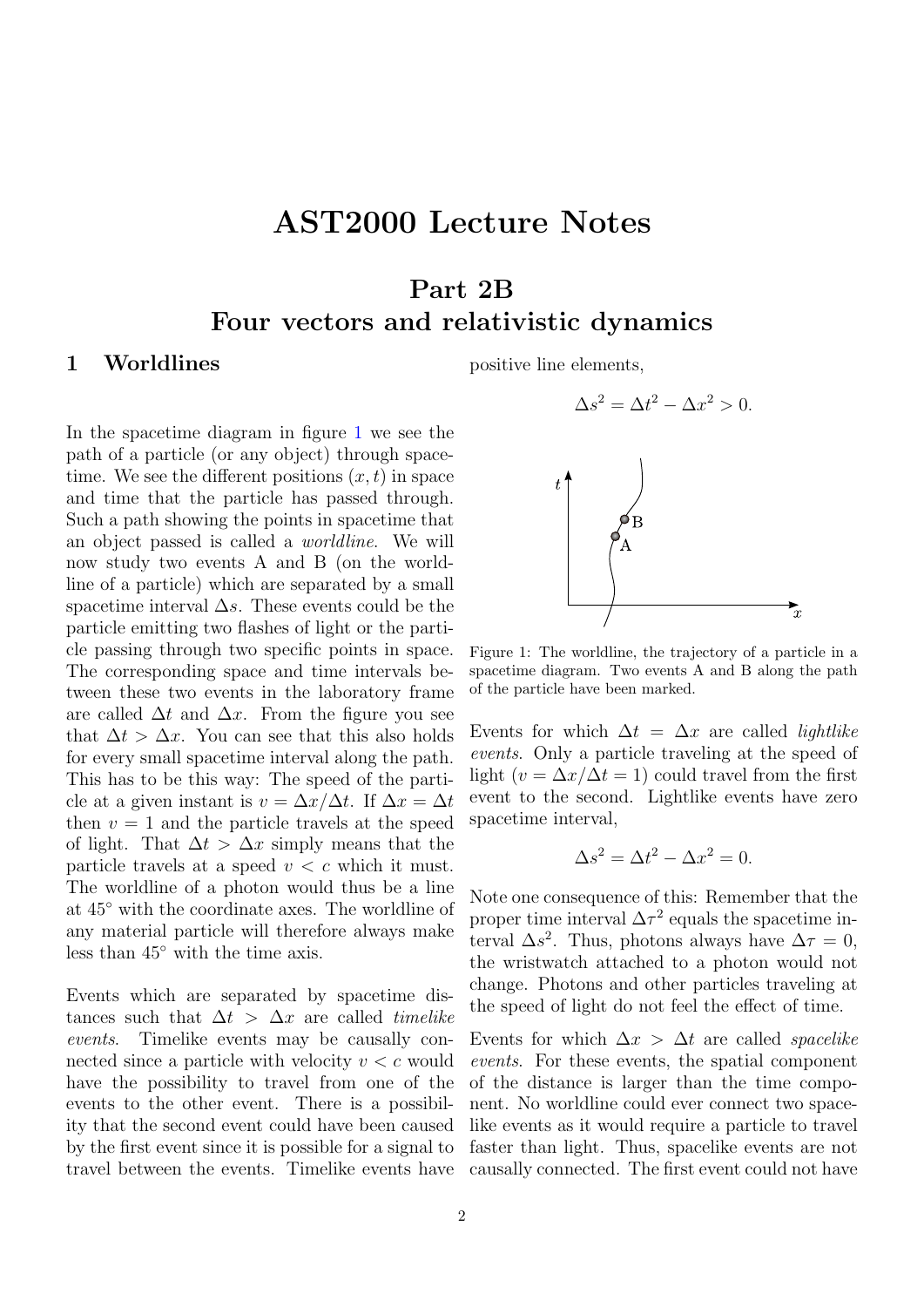caused the second. The spacetime interval for spacelike events is negative,



<span id="page-2-0"></span>Figure 2: Different worldlines connecting the two events A and B.

In figure [2](#page-2-0) we see two events A and B and three different worldlines between these events. These events could be a car passing position  $x_A$  and position  $x_B$  in the laboratory frame. In the spacetime diagram we see three worldlines each corresponding to a car. The straight worldline must correspond to a car driving with constant speed  $v = \Delta x / \Delta t =$ constant. The two other worldlines must correspond to cars accelerating (changing their speed and thereby changing the slope of the worldline) along the way from  $x_A$  to  $x_B$ , but all cars reach point  $x_B$  at the same time (event B). All cars also passed point  $x_A$  at the same time (event A). Same time here means 'same time' for all frames of reference: all the cars meet at event A and B, so if they meet simultaneously in one frame of reference they must meet simultaneously in all other frames of reference (did you get this? If not, read the sentences again!).

We will now ask a question which answer may seem obvious in this case, but which might not be so obvious in other situations. The question is: Given a particle (or a car) going from event A to event B. If this particle is in free float (in special relativity this means that no forces act on the particle), which worldline will the particle take between event A and event B? Looking back at figure [2](#page-2-0) we see three possible worldlines, but in fact there is an infinite number of possible worldlines connecting the two events. The obvious answer in this case is that it will follow a straight line in spacetime, i.e. the straight worldline corresponding to constant velocity. This is just a modern way of saying Newton's first law:

A body which is not under the influence of external forces will continue moving with constant velocity. But is there a deeper principle behind? In the theory of relativity there is, and this principle is called the principle of maximal aging. This is a fundamental principle in the special as well as in the general theory of relativity.

The principle of maximal aging says that a particle in free float (no forces act on the particle) will follow the worldline which corresponds to the longest possible proper time interval between the two events. We remember that proper time is the wristwatch time, the time measured on the clock attached to the particle. So let different particles take different paths in spacetime between the two events. Attach a wristwatch to each of the particles. At event B, you look at the time interval between event A and B measured on the wristwatch of each of the particles. The particle which measures the longest proper time, i.e. the particle with the wristwatch which made most ticks during the trip from event A to event B, is the particle taking the path that a particle in freefloat would take.

How do we calculate the proper time interval that a given particle takes from event A to event B? The clue is to remember that the proper time interval  $\Delta \tau$  between two events equals the spacetime interval, or the total length of the path in spacetime  $\Delta s$  taken between the two events. For the worldline of a particle with constant velocity, we know that the distance in spacetime traveled from event A to event B is just  $\Delta s = \sqrt{\Delta t^2 - \Delta x^2}$ where  $\Delta x$  and  $\Delta t$  are space and time intervals measured in an arbitrary frame of reference. To measure the total spacetime interval along the worldline of a particle which does not move with constant velocity, we need to break the path up into small path lengths ds. This path length is so small that we can assume the velocity to be constant during the time it takes to travel this interval in spacetime. We can thus write  $ds = \sqrt{dt^2 - dx^2}$  where dx and dt are the corresponding small space and time displacement measured in the arbitrary frame of reference. To obtain the total length of the path in spacetime traveled between two events A and B, we need to integrate all these tiny spacetime intervals ds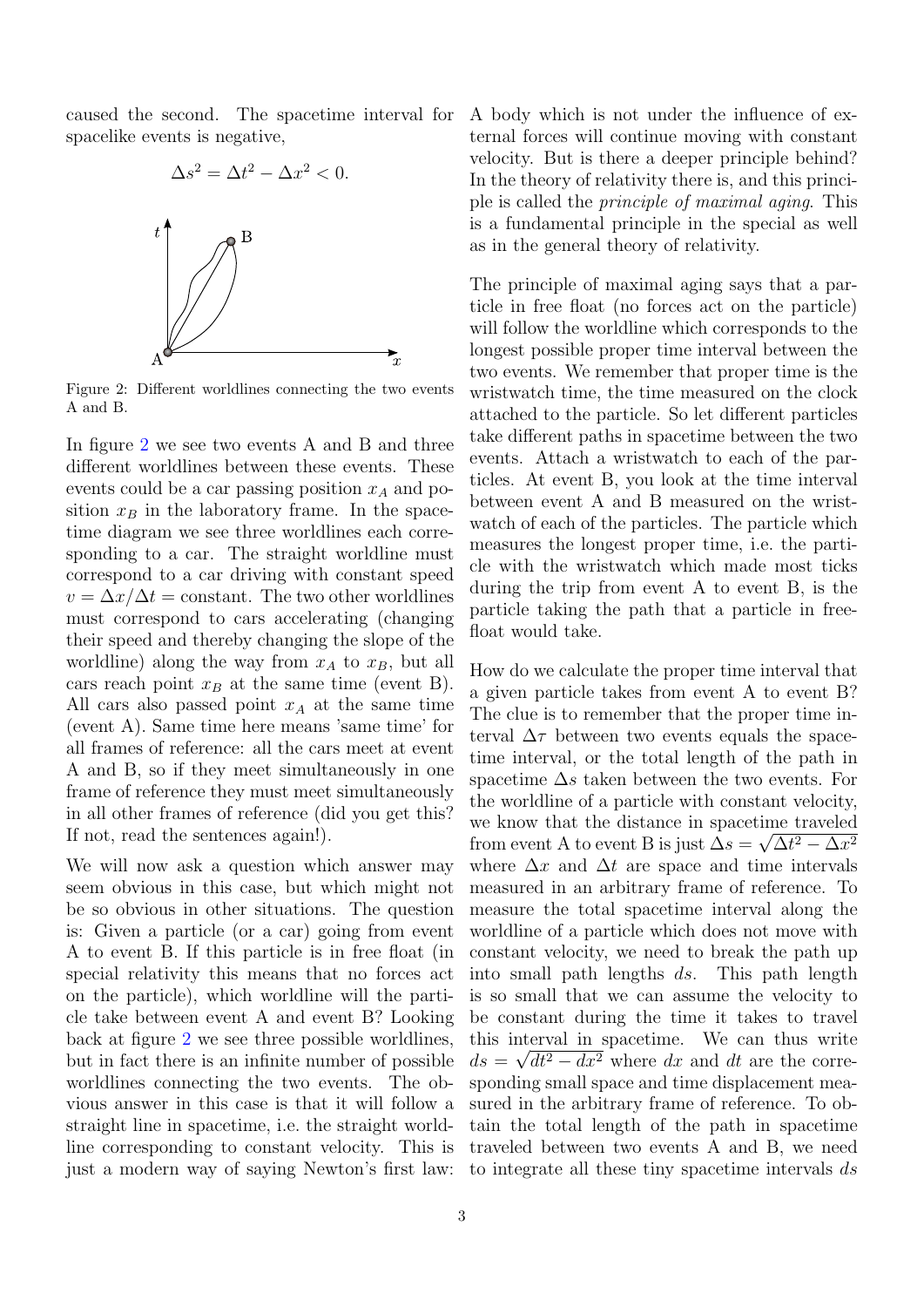giving

<span id="page-3-0"></span>
$$
\Delta s = \int_{A}^{B} \sqrt{dt^2 - dx^2}.
$$
 (1)

This equals measuring the length s of a curved path between two points A and B in the x-y plane:

$$
\Delta s = \int_A^B \sqrt{dx^2 + dy^2}.
$$

Note again a huge difference here: The minus sign in the spacetime interval. We know from Euclidean geometry that the shortest path s between two points A and B in the plane, is the straight line. The minus sign in the line element for Lorentz geometry gives rise to the opposite result (which we will not derive here): The *longest* path s between two events A and B in spacetime is the straight worldline. Therefore, if we measure the length of the spacetime path for all the three worldlines in figure [2](#page-2-0) using the integral in  $(1)$ , we find that the longest path in spacetime is the straight worldline, i.e. the worldline of the car driving with constant velocity. Remember again that the length of the spacetime interval  $\Delta s$ equals the total proper time  $\Delta \tau$  measured on the wristwatch of the particle. So the longest proper time interval between two events is measured on the particle taking the straight line in spacetime, i.e. the particle which has constant velocity. We have just deduced Newton's first law from the principle of maximal aging. When we come to the general theory of relativity, we will see that the spacetime geometry and hence the form of the line elements  $\Delta s$  is different in a gravitational field. We will need the principle of maximal aging to tell us how a free float particle is moving in this case.

### <span id="page-3-1"></span>2 Four-vectors

So far we have used three dimensional vectors to determine a position in space. A generalized way way of writing a vector is as follows

$$
\vec{x} = (x_1, x_2, x_3),
$$

which can potentially be the three spatial dimensions  $(x, y, z)$ . A general 4-vector is similarly defined

$$
\mathbf{x} = (x_0, x_1, x_2, x_3),
$$

where the components may potentially be the position  $(t, x, y, z)$  of an *event* in four dimensional spacetime. In the latter case, the four-vector points to an event in spacetime for a given frame of reference. We have already learned that in order to transform spacetime coordinates from one frame of reference to another, we need the Lorentz transformations. Thus, we may write the transformation of a four-vector x in one frame of reference to  $x'$  in another frame of reference by a matrix multiplication,

$$
\begin{pmatrix} x_0' \\ x_1' \\ x_2' \\ x_3' \end{pmatrix} = \begin{pmatrix} \gamma & -v\gamma & 0 & 0 \\ -v\gamma & \gamma & 0 & 0 \\ 0 & 0 & 1 & 0 \\ 0 & 0 & 0 & 1 \end{pmatrix} \begin{pmatrix} x_0 \\ x_1 \\ x_2 \\ x_3 \end{pmatrix}.
$$

For the case where this 4-vector is indeed the spacetime position of an event  $(t, x, y, z)$ , compare with the expression for the Lorentz transformation in the previous lecture notes. Check that the matrix multiplication gives you the correct equations. For those of you liking linear algebra, the matrix multiplication can be thought of as a type of coordinate mapping between different coordinate systems (or reference frames) using the Lorentz transformation (Compare the upper part of this equation with matrices which are used to rotate between coordinate systems in two spatial dimensions, do you see a similarity? Remember the analogy used in the previous lecture notes between a coordinate change in the  $(x, y)$  plane and the  $(x, t)$  diagram).

A relativistic 4-vector cannot be any collection of four numbers, in order for a four dimensional vector to be a relativistic 4-vector, the components need to be  $(1)$  physical quantities and  $(2)$ these physical quantities need to transform from one frame of reference to another by the Lorentz transformation. If these two conditions are not fullfilled, the vector is not a 4-vector. We have so far only seen one example of a 4-vector: the position of an event in spacetime. We will soon see more examples, but first we need to learn some notation.

For components of a normal three dimensional vector, we use Latin letters, typically  $i$  and  $j$ , for the indices: The components of  $\vec{x}$  are  $x_i$  where i goes from 1 to 3. For the components of a 4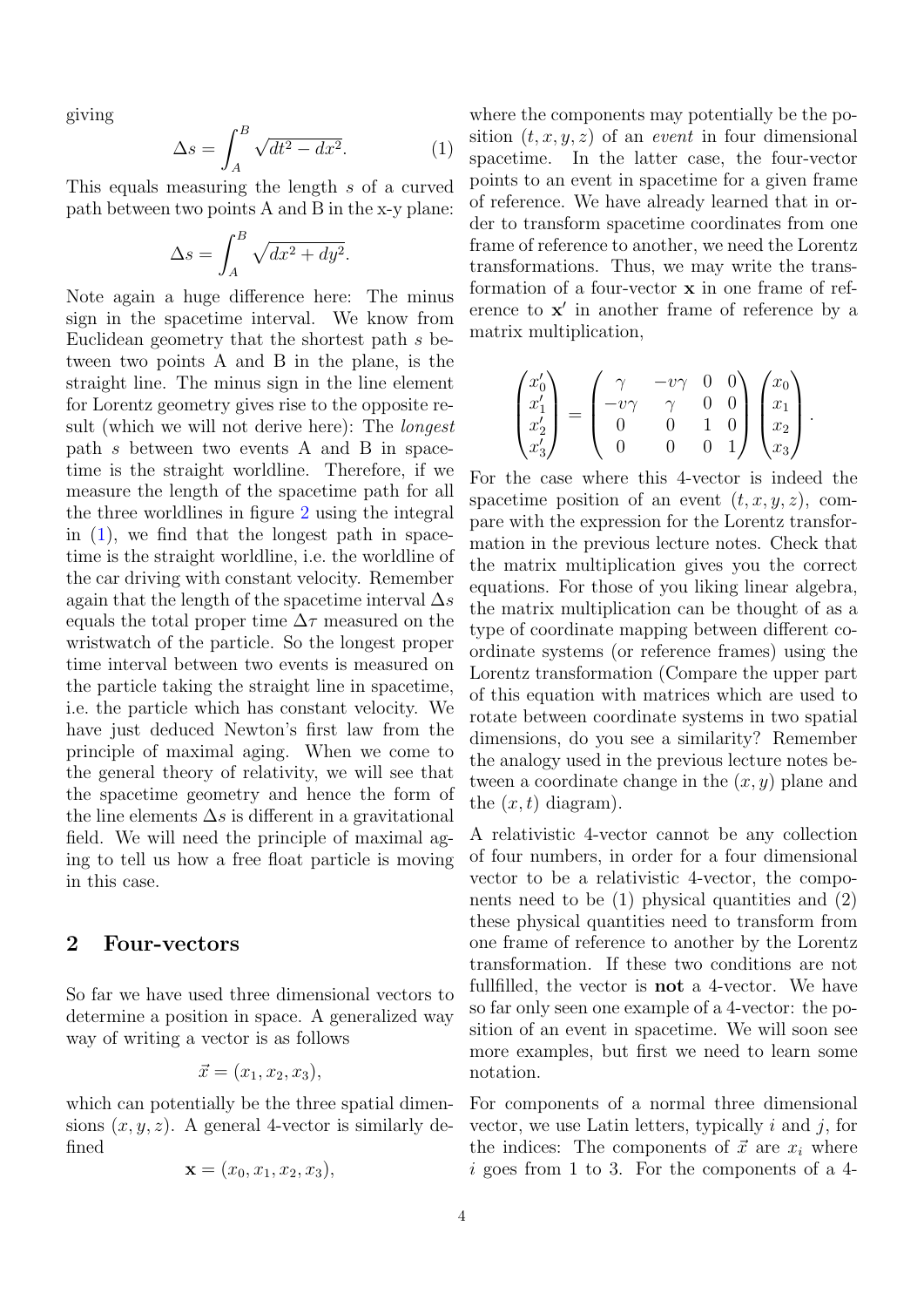Fact sheet: An example of a light cone, the three-dimensional surface of all possible light rays arriving at and departing from a point in spacetime. Here it is depicted with one spatial dimension suppressed. In general, there are three types of curves in spacetime: 1) Time-like curves, with a speed less than the speed of light. These curves must fall within a cone defined by lightlike curves. 2) Light-like curves, having at each point the speed of light. They form a cone in spacetime, dividing it into two parts. 3) Space-like curves, falling outside the light cone. (Figure: Wikipedia)

vector, we use Greek indices, typically  $\mu$  and  $\nu$ . The components of a four-vector **x** are  $x_{\mu}$  where  $\mu$  run from 0 to 3, 0 being the time component. If we wish to separate the time and space part of a four-vector we might also write it as  $\mathbf{x} = (t, x_i)$ where  $x_i$  refers to all three spatial components.

The matrix multiplication (Lorentz transformation) introduced earlier can be written as

$$
x'_{\mu} = \sum_{\nu=0}^{3} c_{\mu\nu} x_{\nu},
$$

where  $c_{\mu\nu}$  is the matrix above. This is the equation which transforms any four-vector from one frame of reference to another. We will now write this equation using the so-called Einstein conventions which will be covered more thoroughly in future courses, but for now will save you from a lot of writing. Instead of writing the sum symbol, the Einstein conventions say that when two factors in a term contain the same index, there is an implicit sum over this index. If the index is Latin, then there is a sum over the three spatial dimensions, if the index is Greek, there is a sum over the three spatial dimensions plus time. Using this convention we can write the previous equation simply as

<span id="page-4-0"></span>
$$
x'_{\mu} = c_{\mu\nu} x_{\nu} \tag{2}
$$

which is the formal mathematical definition of a 4-vector: as mentioned above, this equation, saying that a 4-vector transforms from one frame of reference to another, needs to hold for the vector to be a 4-vector.



$$
\vec{x} \cdot \vec{y} = \sum_{i=1}^{3} x_i y_i = x_i y_i,
$$

where the Einstein convention was used in the last expression. We can also define a scalar product for four-vectors. Instead of writing a dot between the vectors, one usually writes the scalar product with one upper index and one lower index,

$$
x^{\mu}y_{\mu} = x_0y_0 - x_iy_i.
$$

One index  $\mu$  is written high and the other low to show that this is the scalar product and not a normal sum. Note that the scalar product is defined with a minus sign in front of the spatial part. If we had written both indices low, this would mean,

$$
x_{\mu}y_{\mu} = x_0y_0 + x_iy_i,
$$

using the Einstein summation convention. This is different from the scalar product. It should be clear where the minus sign comes from, consider a spacetime interval  $\Delta x_{\mu}$  (a spacetime interval is an interval between two points  $x^1_\mu$  and  $x_{\mu}^2$  in time and space such that  $\Delta x_{\mu} = x_{\mu}^1 - x_{\mu}^2 =$  $(\Delta t, \Delta x, \Delta y, \Delta z)$ . The scalar product of a spacetime interval with itself gives,

$$
\Delta x^{\mu} \Delta x_{\mu} = \Delta t^2 - \Delta x^2 = \Delta s^2
$$

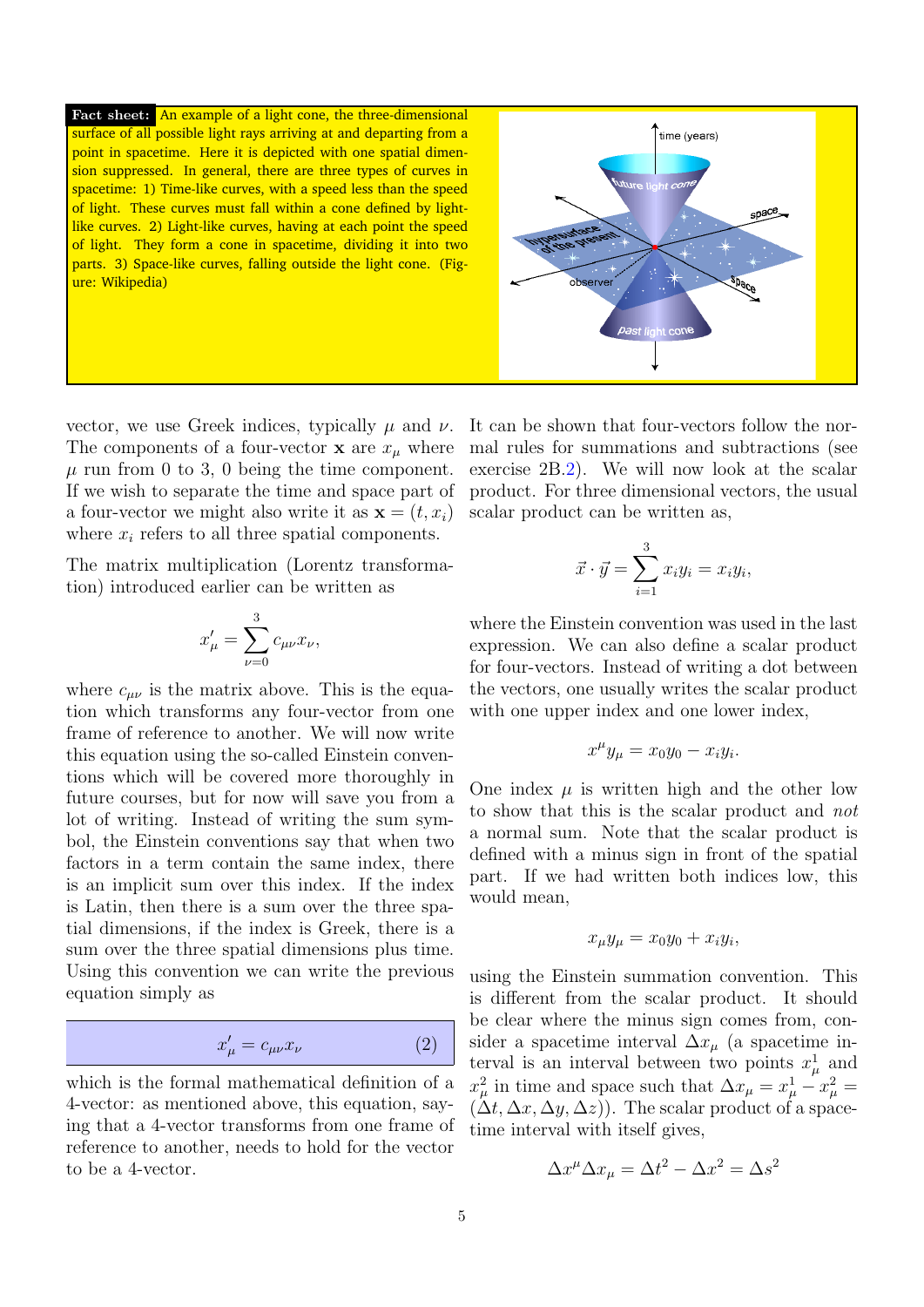(assuming  $\Delta y = \Delta z = 0$ ). The result is the scalar  $\Delta s^2$ . A scalar is a quantity which is invariant, which has the same value in all frames of reference. We already knew that the spacetime interval  $\Delta s^2$  is a scalar (where did we learn this?). For infinitesimal distances between events, we may write this as,

$$
ds^2 = dx^{\mu} dx_{\mu}.
$$

We learned above that a four vector is a vector which transforms according to the Lorentz transformation (equation [2\)](#page-4-0) when changing from one frame of reference to another frame of reference having velocity v with respect to the first. This has an important consequence: You cannot choose 4 numbers on random, put them together and call it a 4-vector! The numbers entering in a four-vector need to be physical quantities which are such that the 4-vector transforms accoring to equation [2.](#page-4-0) We thus need to take care when performing mathematical operations with 4-vectors: The result may not necessarily be a 4-vector.

As an example we will now investigate what happens with a 4-vector when multiplying it with some random physical quantity. Say that you for some reason need to multiply a spacetime distance  $\Delta x_{\mu} = (\Delta t, \Delta x, \Delta y, \Delta z)$  with the corresponding time interval  $\Delta t$  forming

$$
\Delta u_{\mu} = \Delta t \Delta x_{\mu}.
$$

Is  $\Delta u_{\mu}$  a 4-vector? We can easily check this by checking whether it transforms according to equation [2](#page-4-0) when changing frame of reference. We therefore need to find  $\Delta u'_{\mu}$  as

$$
\Delta u'_{\mu} = \Delta t' \Delta x'_{\mu}
$$

and test if equation [2](#page-4-0) is satisfied.

We know that  $\Delta x_{\mu}$  follows this transformation. We also now that  $\Delta t' = (1/\gamma)\Delta t$  when changing frame of reference. We thus have for  $\Delta u^{\prime}_{\mu}$  in a new frame of reference

$$
\Delta u'_{\mu} = \Delta t' \Delta x'_{\mu} = (1/\gamma) \Delta t c_{\mu\nu} \Delta x_{\nu} = (1/\gamma) c_{\mu\nu} \Delta u_{\nu}.
$$

Because of the factor  $1/\gamma$  we see that  $\Delta u_\mu$  does not transform according to equation [2](#page-4-0) and  $\Delta u_\mu$  is therefore NOT a 4-vector. We thus cannot multiply a 4-vector with a time interval and obtain a 4-vector.

A four-vector which is multiplied by a scalar however, is itself a four-vector. If instead of multiplying  $\Delta x_\mu$  with  $\Delta t$ , we multiply it with the corresponding spacetime interval  $\Delta s$  we get

$$
\Delta u_{\mu} = \Delta s \Delta x_{\mu}.
$$

Transforming to a different frame of reference we have again  $\Delta x'_{\mu} = c_{\mu\nu} \Delta x_{\nu}$  since  $\Delta x_{\mu}$  is a fourvector and  $\Delta s' = \Delta s$  since  $\Delta s$  is a scalar. We thus have

$$
\Delta u'_{\mu} = \Delta s' \Delta x'_{\mu} = \Delta s c_{\mu\nu} \Delta x_{\nu} = c_{\mu\nu} \Delta u_{\nu}
$$

which does follow equation [2.](#page-4-0) In this case  $\Delta u_\mu$  is a four-vector. We thus have generally that when  $A_{\mu}$  is a four vector and f is a scalar, the product

$$
B_{\mu} = f A_{\mu},
$$

is a 4-vector.

#### <span id="page-5-0"></span>3 Four-velocity

Can we define a four dimensional velocity  $V_{\mu}$ , that is, a four dimensional vector showing the direction of motion in spacetime of a particle with coordinates  $x_{\mu}$ ? By analogy to normal three dimensional velocity, the four-velocity  $V_\mu$  should be the the rate of change of the position vector  $x_u$ . A natural choice would be  $dx_{\mu}/dt$ , but this is not a four-vector: As we discussed above,  $\Delta t$  or dt is not a scalar, it has different values in different frames of reference. Thus  $dx_{\mu}/dt$  does not transform as a 4-vector, i.e. you cannot use the Lorentz transformation to transform it from one frame of reference to another. But in order to have velocity, we need the rate of change with respect to some time interval  $\Delta t$ . Which measure of time can we use?

Remember that proper time  $\tau$  is a scalar, it is defined as the time observed on the wristwatch of an observer. All observers will measure the same time interval  $\Delta \tau$  between two events (how do they measure  $\Delta \tau$ ?). Consider the example with the train and observer P who is jumping up and down. Measured on the wrist watch of observer P, one jump takes one second, thus one second of proper time for the frame of reference of the train. According to observer O's wristwatch, the jump takes 1.7 seconds, but this is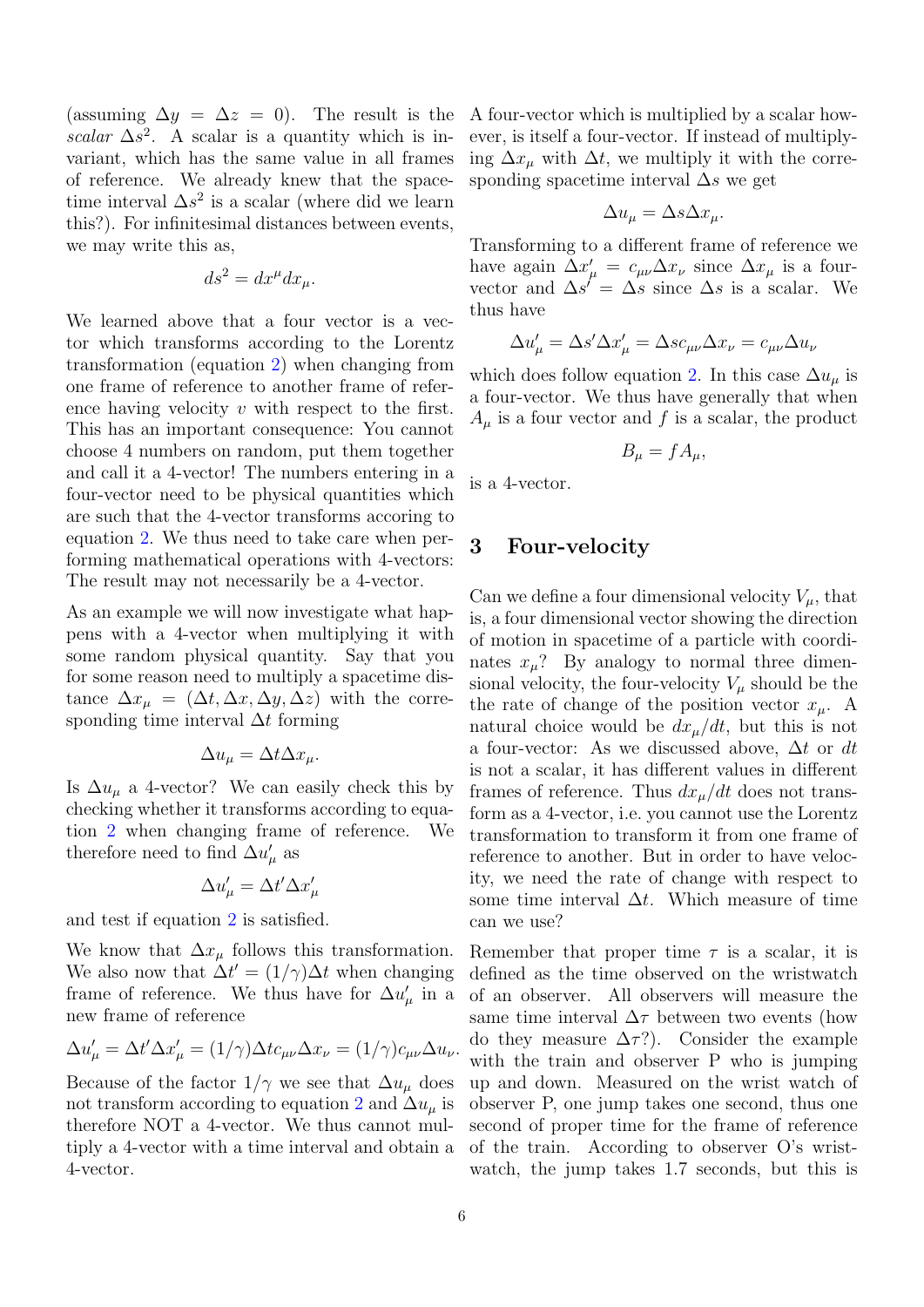not the proper time for the train (remember the definition of proper time!). But observer O can take his binoculars and read of the time between each jump on observer P's wristwatch. He will then find, in agreement with observer P, that in proper time units for the train, each jump takes one second.

Note that proper time needs to be defined with respect to some frame of reference (in this case the train), but once this is defined, everybody agrees on the proper time interval between two events taking place at the same spot in that frame. In the case of four-velocity, there is no doubt about which proper time we are speaking about: Fourvelocity is the velocity of a particle or an object (for instance a train) and the proper time  $\Delta \tau$ which we use to define four velocity is the time measured in the rest frame of this object. So fourvelocity can be defined as

$$
V_{\mu} = \frac{dx_{\mu}}{d\tau}.
$$

Let us find the length (absolute value) of the fourvelocity (the square root of the scalar product of the vector with itself). The square of the length is (as for normal vectors) given by

$$
V_{\mu}V^{\mu} = \frac{dx_{\mu}}{d\tau}\frac{dx^{\mu}}{d\tau} = \frac{dx_{\mu}dx^{\mu}}{d\tau^{2}} = \frac{ds^{2}}{d\tau^{2}} = \frac{d\tau^{2}}{d\tau^{2}} = 1.
$$

(did you understand every step here?) Taking the square root of this we still get 1. The length of the four-velocity is thus always one. Remember that a velocity of one means the velocity of light. All particles move with the velocity of light in spacetime! For each proper time interval  $\Delta \tau$  a particle moves an equal interval  $\Delta s$  in spacetime.



<span id="page-6-0"></span>Figure 3: The observer on the ground measuring a velocity  $v_x$  for the airplane, wondering which velocity  $v'_x$  the driver of the car measures for the same airplane.

We can write the four-velocity in terms of normal

3-velocity as

$$
V_{\mu} = \left(\frac{dt}{d\tau}, \frac{dx_i}{d\tau}\right)
$$
  
=  $\left(\frac{dt}{d\tau}, \frac{dt}{d\tau} \frac{dx_i}{dt}\right) = \frac{dt}{d\tau}(1, \vec{v}) = \gamma(1, \vec{v})$ 

where we have used the formula for time dilation  $\Delta t/\Delta \tau = dt/d\tau = \gamma$  from the previous lecture notes (go back and check how you derived this, it is important!). Now we are ready to answer a question that has bothered us all the time since we learned about the Lorentz transformations: We know how to transform between coordinates  $(x, t)$  and  $(x', t')$  in two different frames of reference. But how do you transform a velocity  $v_x$ from one frame to the other? Say that you stand on the ground and look at a passing airplane. You measure the velocity of the airplane along the xaxis to be  $v_x$ . A car is passing you on the street with velocity  $v_{\text{rel}}$  along the same x-axis and you note that the driver is also watching the airplane. You start to wonder which velocity  $v'_x$  that the driver is measuring for the airplane. The situation is depicted in figure [3.](#page-6-0) In normal non-relativistic physics you know that the answer should read  $v'_x = v_x - v_{rel}$ , but we have learned that this does not work for velocities close to the velocities of light (for instance, look back at the Michelson-Morley experiment). Assuming that there are no motions in the  $y$  and  $z$  direction, we can now write the four velocity of the airplane from our laboratory frame as  $V_{\mu} = \gamma(1, v_x)$  and from the car as  $V_{\mu}' = \gamma'(1, v_x')$  where  $\gamma = 1/\sqrt{1 - v_x^2}$  and  $\gamma' = 1/\sqrt{1-(v'_x)^2}$ . We know that four-velocity is a four-vector and that four-vectors by definition transform from one frame of reference to the other under the Lorentz transformation,

 $V'_{\mu} = c_{\mu\nu} V_{\nu},$ 

or written in terms of matrices as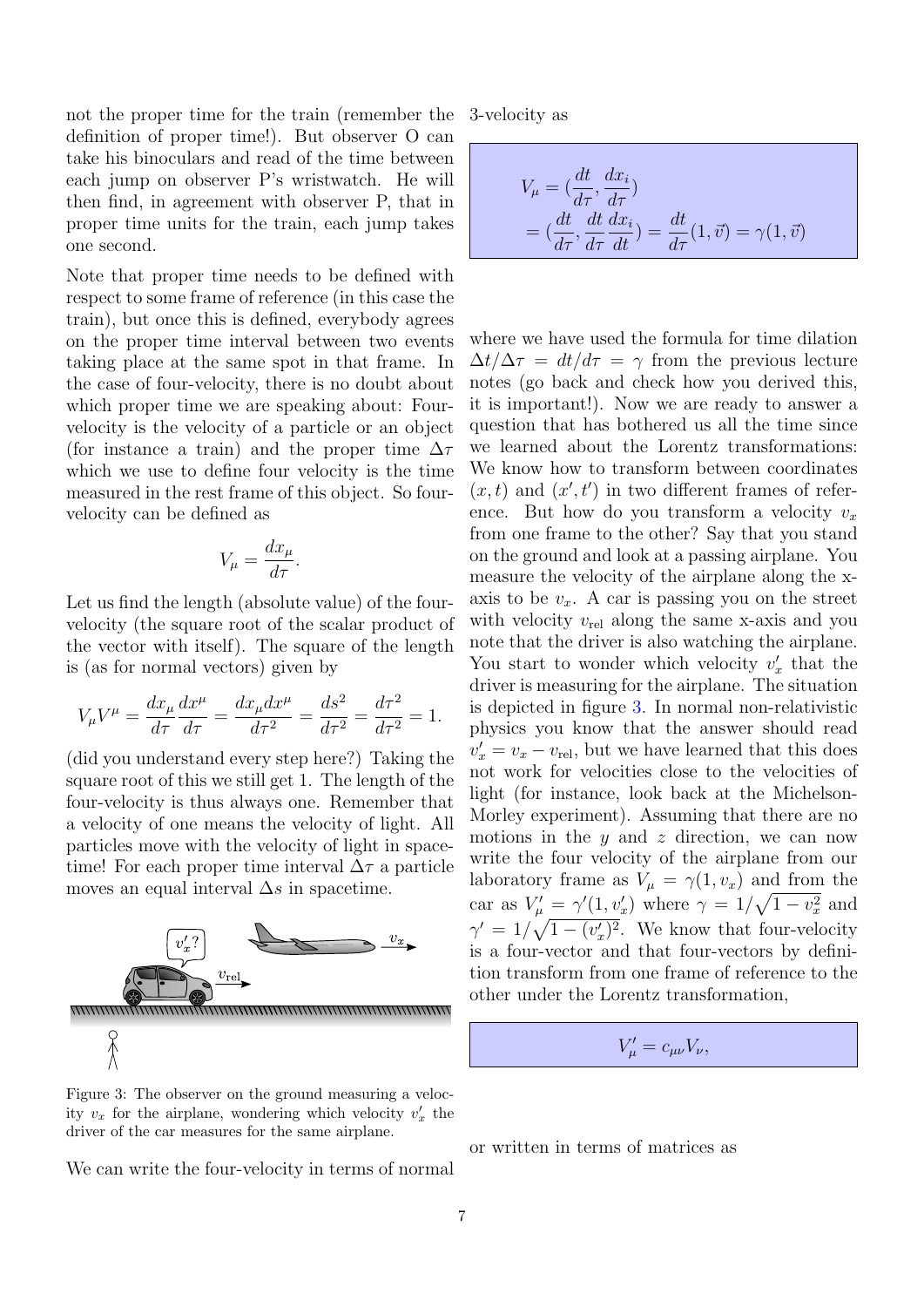$$
\begin{pmatrix} \gamma' \\ \gamma' v'_x \\ \gamma' v'_y \\ \gamma' v'_z \end{pmatrix} = \begin{pmatrix} \gamma_{\rm rel} & -v_{\rm rel} \gamma_{\rm rel} & 0 & 0 \\ -v_{\rm rel} \gamma_{\rm rel} & \gamma_{\rm rel} & 0 & 0 \\ 0 & 0 & 1 & 0 \\ 0 & 0 & 0 & 1 \end{pmatrix} \begin{pmatrix} \gamma \\ \gamma v_x \\ \gamma v_y \\ \gamma v_z \end{pmatrix}
$$
  
where  $\gamma_{\rm rel} = 1/\sqrt{1 - v_{\rm rel}^2}$ .

From this matrix equation, we obtain two equations for the velocity  $v_x$  and  $v'_x$ ,

$$
\gamma' = (\gamma_{\text{rel}} - v_{\text{rel}}\gamma_{\text{rel}}v_x)\gamma
$$
  

$$
\gamma'v'_x = (-v_{\text{rel}}\gamma_{\text{rel}} + \gamma_{\text{rel}}v_x)\gamma.
$$

Dividing the second equation by the first, we obtain

<span id="page-7-0"></span>
$$
v_x' = \frac{v_x - v_{\text{rel}}}{1 - v_{\text{rel}}v_x},
$$
(3)

which is the Lorentz transformation for velocities. Note that when the speed of the airplane approaches the speed of light,  $v_x \to 1$  then  $v'_x \to 1$ showing that the laboratory observer and the observer in the car will both measure the speed of light for the airplane. This solves the weird result obtained by Michelson and Moreley: The speed of light is the same from all frames of reference.

## <span id="page-7-3"></span>4 Relativistic momentum and energy

What about momentum and energy? We have learned that the velocity v of an object as measured from two different frames of reference transform according to the Lorentz transformation (equation [3\)](#page-7-0). This must necessarily have consequences for how we measure momentum  $p = mv$ and energy  $E = 1/2mv^2$  from two different frames of reference. There must be some corresponding Lorentz transformations for momentum and energy. We have learned a simple and easy recipe for finding the transformation equations between different frames: Construct a four-vector and use the transformation properties for four-vectors. This worked for velocity so let's try with momentum and energy.

We start with momentum. In order to construct a four-vector  $P_{\mu}$  for momentum, let's try a form which is as similar as possible to the Newtonian form  $\vec{p} = m\vec{v}$ . Rest mass (the mass measured in the rest frame of the object) is a scalar quantity, so

$$
P_{\mu} = mV_{\mu}
$$

is a four-vector. Using that  $V_{\mu} = \gamma(1, \vec{v})$ , we can write momentum as

$$
P_{\mu} = m\gamma(1, \vec{v}) = \gamma(m, \vec{p}),
$$

where  $\vec{p}$  is the Newtonian momentum. Taking the spatial part of this equation we see that relativistic momentum can be written in three dimensions simply as

<span id="page-7-1"></span>
$$
\vec{p}_{\text{relativistic}} = \gamma m \vec{v},\tag{4}
$$

where  $\vec{v}$  is the normal 3-velocity of an object. What is the meaning of the time component  $P_0 = \gamma m$  of the momentum 4-vector? In order to investigate this let us write it in the Newtonian limit. For  $v \ll 1$  (velocity much lower than the velocity of light) we can make a Taylor expansion in v,

$$
P_0(v) = P_0(v=0) + \frac{dP_0}{dv}(v=0)v + \frac{1}{2}\frac{d^2P_0}{dv^2}(v=0)v^2,
$$

where the derivatives taken at  $v = 0$  are (check it!)  $P_0(v = 0) = m$ ,  $dP_0/dv(v = 0) = 0$  and  $d^2P_0/dv^2(v=0) = m$ . We get

$$
P_0 = m + \frac{1}{2}mv^2.
$$

The last term is just the expression for Newtonian kinetic energy. The first term is the rest energy of a particle, converted to normal units it can be written as the more well known  $E = mc^2$ . The rest energy is the energy of a particle at rest, it is the energy in the mass of the particle. Thus, the time component of the momentum four-vector is relativistic energy,

<span id="page-7-2"></span>
$$
E_{\text{relativistic}} = m\gamma,\tag{5}
$$

which in the Newtonian limit reduces to the Newtonian kinetic energy plus an energy term which did not exist in Newtonian physics, the energy of the mass of the particle. So the 4-vector  $P_\mu$  is not just a momentum 4-vector, it is the momentumenergy 4-vector which time component is energy and space component is momentum. It means that energy and momentum are related in the same way as space and time are. In the same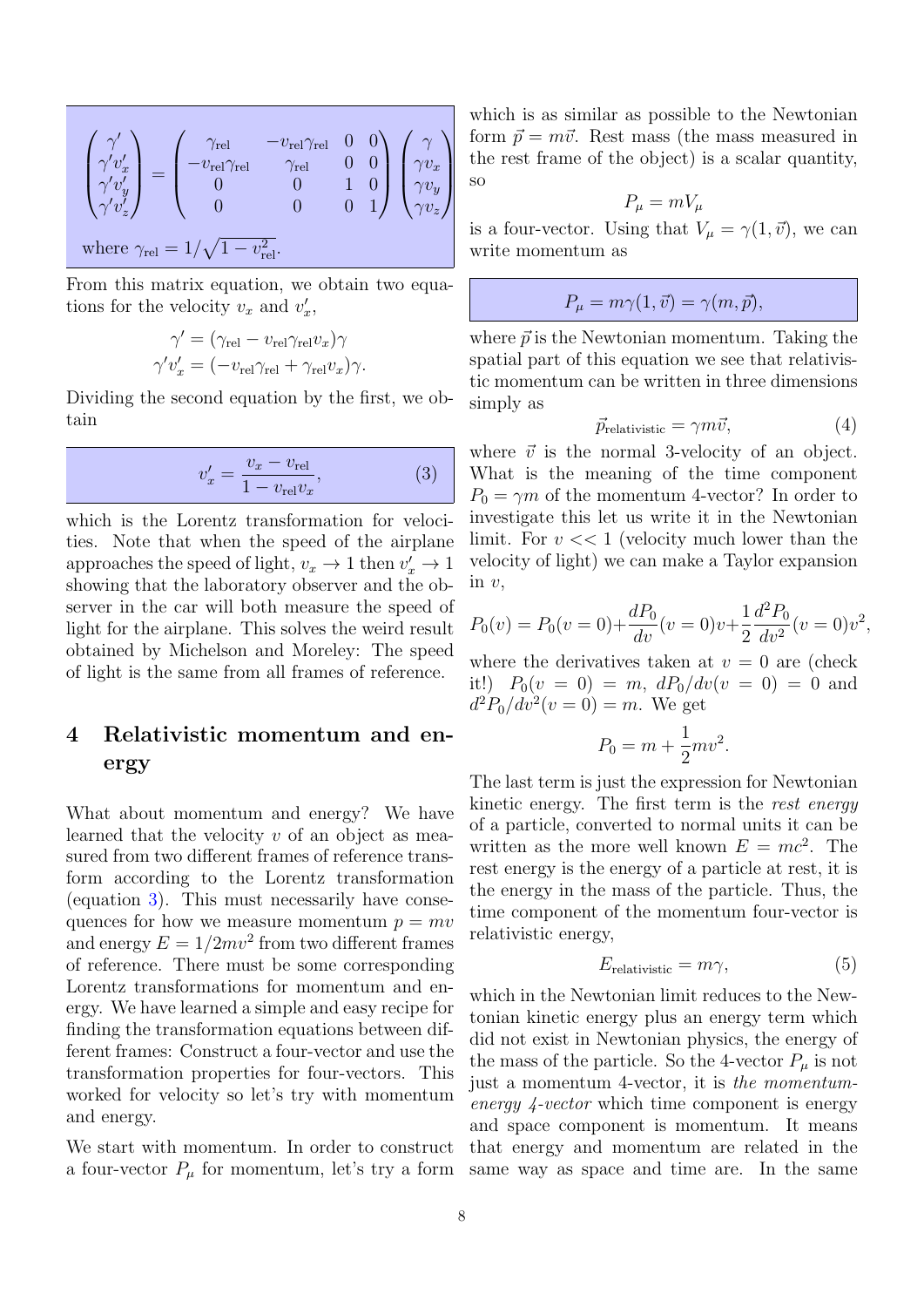manner as we talk about spacetime, indicating that space and time are basically two aspects of the same thing, we can call energy and momentum collectively as momenergy. The four-vector  $P_{\mu}$  is simply the *momenergy four-vector*.

What is the length of the momenergy four-vector? Using that  $P_{\mu} = mV_{\mu}$  we have for the square of the length

$$
P_{\mu}P^{\mu} = m^2 V_{\mu}V^{\mu} = m^2.
$$

The length is the square root of  $m^2$  which is m. The length of the momenergy four-vector is an invariant and it is thus simply the mass. We have seen that we can write  $P_{\mu} = \gamma(m, \vec{p})$  giving (using equations [4](#page-7-1) and [5\)](#page-7-2)

$$
P_{\mu} = (E_{\text{relativistic}}, \vec{p}_{\text{relativistic}}).
$$

From now on we will drop the subscript 'relativistic' and always refer to the relativistic energy and relativistic momentum using  $E$  and  $p$ . But how can we be so sure? How can we know that this is the correct expression for energy and momentum? What is the criterion for a quantity to be energy or momentum? We know that energy and momentum are conserved quantities. The total energy and momentum of particles after a collision should always be the same as the total energy and momentum before the collision. So this is easy to check: Measure the total energy and momentum of particles before and after a collision, if they are the same we have found the correct expressions for momenergy. This has been tested thousands of times in particle accelerators with particles moving close to the speed of light. It turns out that the Newtonian energy and momentum are not conserved in these collisions. The relativistic energy and momentum defined as we have done above however, are conserved.

By now we have got used to measure time and space in the same units and therefore we have also got used to add these quantities  $\Delta x + \Delta t$  without hesitating. We see that the result of measuring time and space in the same units is that momentum and energy are also measured in the same units, the units of mass. We remember that since space and time are measured in the same units, the speed  $v$  is a dimensionless number. The factor  $\gamma$  is clearly also dimensionless, so the momentum

 $p = m\gamma v$  can be measured in the units of mass (kg). The same goes for energy  $E = m\gamma$ , which also has dimension mass. So both energy and momentum are measured in kg and these quantities can therefore be added, just as we can add intervals in time and distances in space. The momenergy four-vector is  $P_{\mu} = (E, \vec{p})$ , taking the scalar product we have (remembering the result above that the length of  $P_\mu$  is just m),

$$
P_{\mu}P^{\mu} = E^2 - p^2 = m^2,
$$

we can thus write energy in terms of momentum as

$$
E = \sqrt{m^2 + p^2}.
$$

A photon is massless, so for photons this relation is just

$$
E=p,
$$

or by using normal units  $E = pc$  which is a more known form of this expression (In SI units, the energy of the photon can also be written in terms of the frequency  $\nu$  or wavelength  $\lambda$  of the radiation as  $E = h\nu = h/\lambda$ .

We return to the above example with the airplane and the passing car. You measure the relativistic energy and momentum of the airplane from the laboratory frame (the ground) and you wonder what energy and momentum the driver of the car measures for the same airplane. The momenergy four-vector is a four-vector which means that it can be transformed from one frame of reference to the other by the Lorentz transformation,

$$
P'_{\mu} = c_{\mu\nu} P_{\nu},
$$

or in matrix form (remember that there were no movements in the  $y$  and  $z$  direction)

$$
\begin{pmatrix} E' \\ p'_x \\ p'_y \\ p'_z \end{pmatrix} = \begin{pmatrix} \gamma_{\rm rel} & -v_{\rm rel} \gamma_{\rm rel} & 0 & 0 \\ -v_{\rm rel} \gamma_{\rm rel} & \gamma_{\rm rel} & 0 & 0 \\ 0 & 0 & 1 & 0 \\ 0 & 0 & 0 & 1 \end{pmatrix} \begin{pmatrix} E \\ p_x \\ p_y \\ p_z \end{pmatrix}
$$

Giving the following transformation equations for momentum and energy

$$
E' = \gamma_{\text{rel}} E - v_{\text{rel}} \gamma_{\text{rel}} p_x
$$
  

$$
p'_x = \gamma_{\text{rel}} p_x - v_{\text{rel}} \gamma_{\text{rel}} E
$$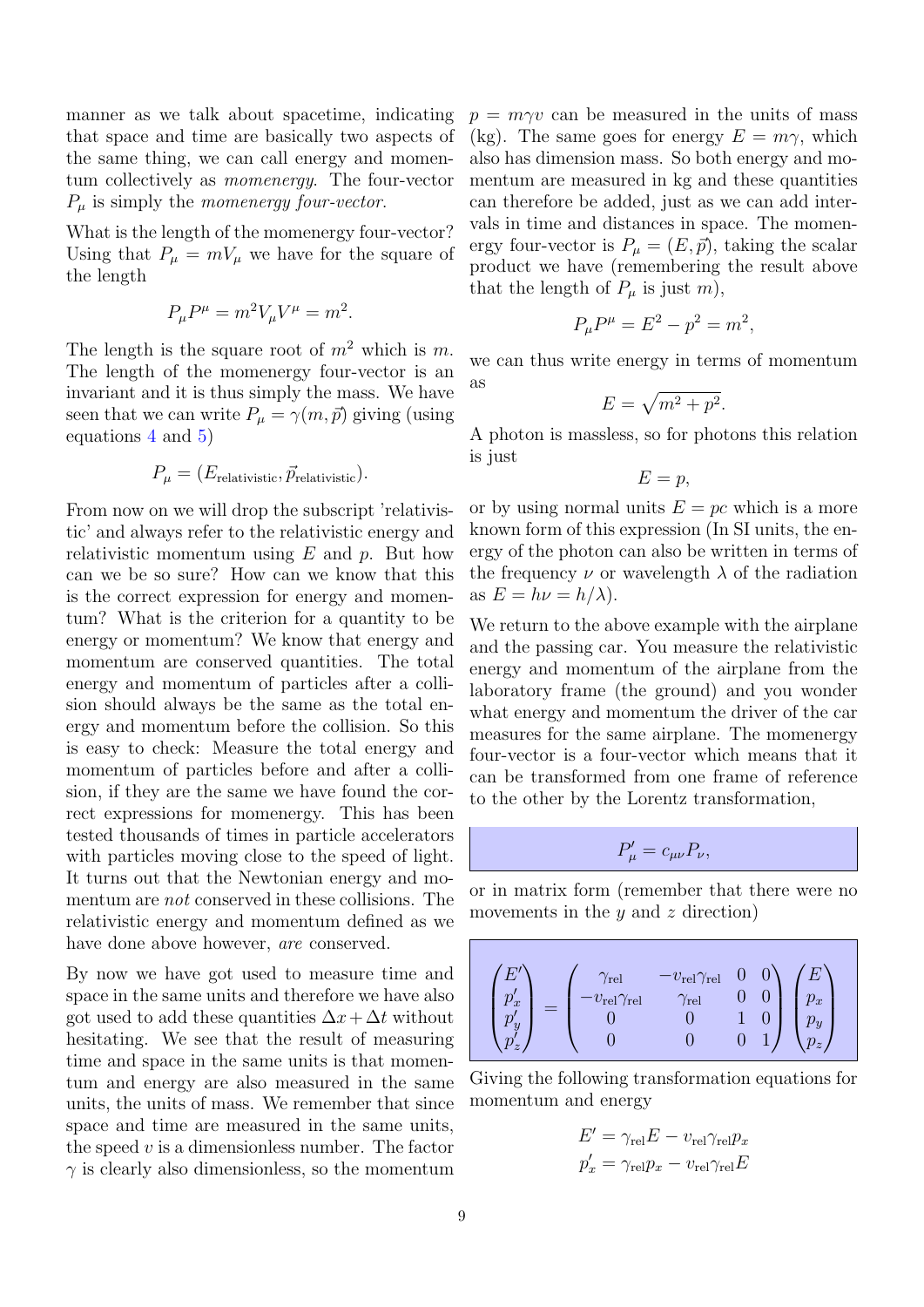where  $v_{rel}$  is the relative velocity between the two frames of reference, the observer on the ground and the car (see figure [4\)](#page-9-0).



<span id="page-9-0"></span>Figure 4: The observer on the ground measuring a velocity  $v_x$  for the airplane, wondering which velocity  $v'_x$  the driver of the car measures for the same airplane.

We will now use these equations to answer the following question: What energy and momentum  $(E', p'_x)$  does a person passing you in his car with a velocity v (relative to you) measure that you have? From your frame of reference in which you are at rest, your momentum is by definition zero  $p = 0$  and you energy equals your mass  $E = m$ . We will now transform these quantities to the driver of the car measuring your energy and momentum to be  $E'$  and  $p'$ . The relative velocity of the car with respect to you is simply  $v_{rel} = v$ . Then the energy and momentum that the driver in the car measures that you have is simply (using the equations above, check that you get the same result),

$$
E' = \gamma E \quad p'_x = -v\gamma E
$$

Note that  $\gamma > 1$  so the driver in the car measures, not only a larger absolute momentum, but also larger energy.

From the point of view of Newtonian mechanics this was to be expected: with respect to the driver you have a non-zero velocity and kinetic energy, thus both your momentum and energy are clearly larger with respect to him than with respect to your rest frame. But from the point of view of geometry it might seem strange: In your rest frame the four-vector  $P_\mu$  only has a time component and no space component. In the frame of the driver, both the time and space component of the vector are larger than in your frame. But the length of the momenergy vector  $P_{\mu}$  is always the same, equal to  $m$ . Going back to normal 3D geometry this would not be possible. Imagine a vector  $\vec{a} = (f, g, 0)$  and another vector  $\vec{b} = (2f, h, 0)$ . If the length of these vectors are the same, then we have that  $h < g$ . We see that from normal geometry you would expect that if the length of a vector is constant, then if you increase one component of the vector the other should decrease. The reason for this discrepancy with normal geometry is that spacetime has Lorentz geometry whereas 3D space has Euclidean geometry. Lorentz geometry has a minus sign in the definition of the scalar product (which also defines the length of the vector) making such an effect possible.

Now you know the basics of the special theory of relativity and you have got the necessary preparations to start studying the general theory of relativity. In the general theory of relativity we will study how masses curve spacetime, making the expression for the line element  $\Delta s$  different close to a large mass. This change in the line element changes the dynamics and gives rise to what we in Newtonian terms call the force of gravity.

## 5 List of expressions you should know by now

| Worldline                  |               | page 2 |
|----------------------------|---------------|--------|
| Timelike                   | $\rightarrow$ | page 2 |
| Lightlike                  | $\rightarrow$ | page 2 |
| Spacelike                  | $\rightarrow$ | page 2 |
| Principle of maximal aging | $\rightarrow$ | page 3 |
| Wristwatch time            | $\rightarrow$ | page 3 |
| Scalar                     | $\rightarrow$ | page 6 |
| Four vector                | $\rightarrow$ | page 6 |
| Four velocity              | $\rightarrow$ | page 7 |
| Momenergy                  | $\rightarrow$ | page 9 |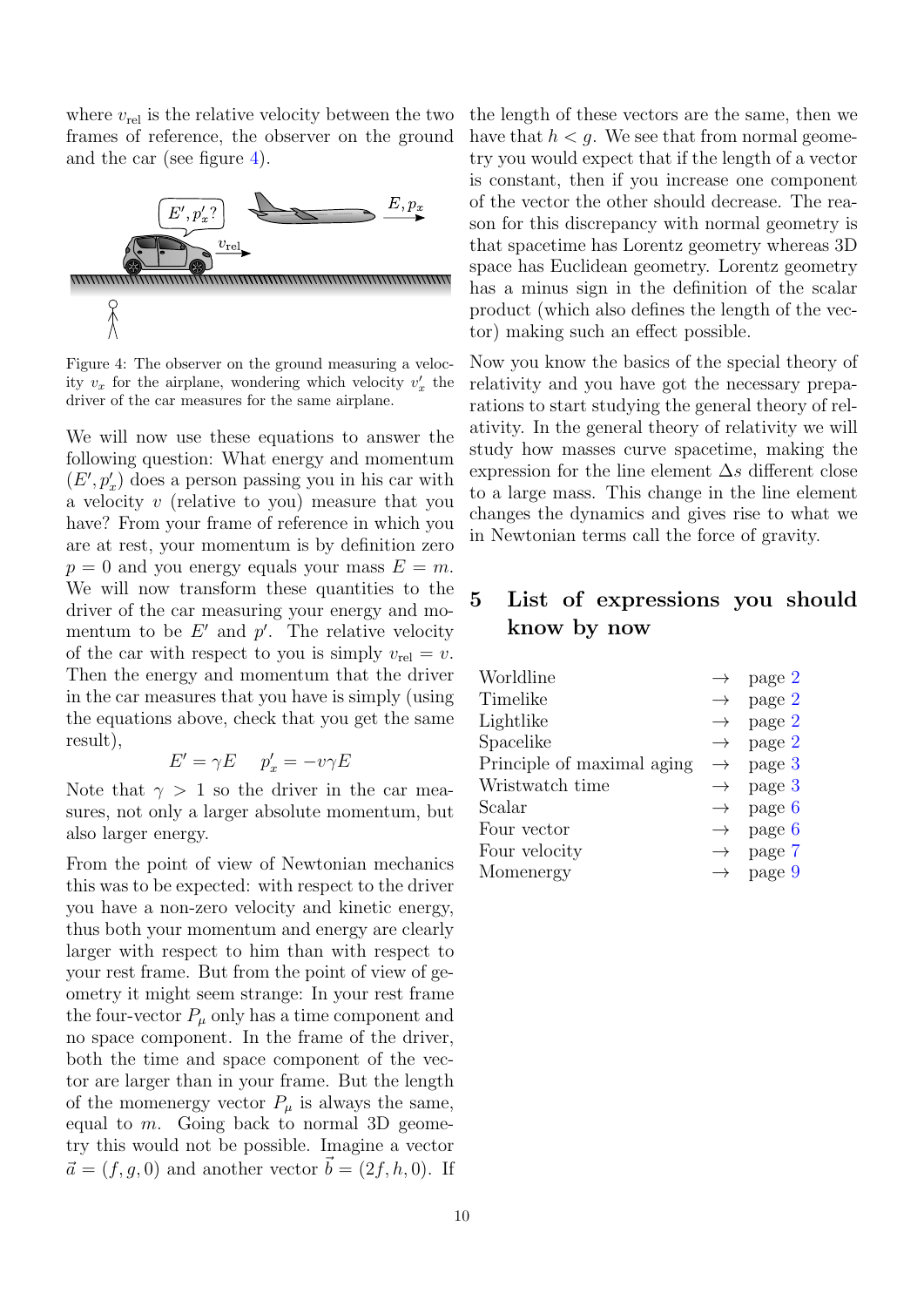#### 6 Exercises

#### <span id="page-10-1"></span>Exercise 2B[.1](#page-10-1)

Relevant theory: Section [1.](#page-1-1)

Go to MCAst and load the xml corresponding to this exercise. In this exercise it is recommended to be three students working togehter: There are three frames with one xml for each frame and student. Choose who does which frame, and only look at the video for your frame!

In this exercise there are three spaceships traveling with different velocities with respect to a space station. The different frames of reference in the videos correspond to the frame of the space station, ship 1 and ship 2. The ships 1 and 2 both travel with constant velocity while ship 3 accelerates as seen from the space station. We are not interested in exact numbers in this exercise, only roughly correct relative distances and slopes on the worldlines showing that you have understood the basic principles.

- 1. Looking only at the video for your frame of reference try to imagine how the ships and space station move in the frames of the other two students.
- 2. Still without looking at the other videos, draw 3 spacetime diagrams: One for each frame of reference, your frame as well as the frames of your two fellow students. In these three diagrams, draw the worldlines of the space station as well as ship 1, 2 and 3 (the accelerated ship).
- 3. Now meet with your fellow students and Exercise 2B[.2](#page-10-0) compare the diagrams. Do they agree?
- 4. Look at all the videos togehter and check if the other videos look as you imagined: discuss why you were right/wrong.
- 5. Draw a spacetime diagram in the reference frame of ship 3 (no video here) with worldline for all objects.

Return to the spacetime diagram for the space station frame, we will only work with this diagram for the rest of the exercise. We now define two events:

- Event 1 occurs at  $x = 0$  and  $t = 0$  is when all the spaceship are aligned.
- Event 2 is defined as when spaceship 3 catches up with ship 2 reaching the same position.

Measured on the clock in the space station it takes 10 milliseconds between the two events, on the clock in the frame of ship 2, it takes 8 milliseconds. Assume that the clocks make a tick every millisecond. The first tick happens at event 1 and the last tick happens at event 2.

- 6. Draw dots on the time axis between event 1 and 2 which represents the ticks in the space station frame.
- 7. Draw dots on the worldline of ship 2 based on the ticks which occurs in the frame of ship 2. The important point here is to have correct relative spacings between each tick.
- 8. Spaceship 3 has also been equipped with a clock identical to those in the space station and ship 2. Use the principle of maximal aging to judge whether an astronaut in ship 3 will experience more or less ticks on the clock from event 1 to event 2 compared to the astronaut in ship 2.
- 9. Draw dots on the worldline of ship 3 at the positions where the clock ticks in this frame. The exact position is not important, but the relative distances between the dots should be correct. Hint: For each dot you draw, look at the slope of the worldline.

<span id="page-10-0"></span>Relevant theory: Section [2.](#page-3-1)

In this exercise we will take a closer look at 4 vectors. More specifically we will prove that a 4-vector follows the regular rules of addition and subtraction.

- 1. Explain with your own words what a 4 vector is.
- 2. What transformation must be fulfilled for a four vector to be called a 4-vector? Write down the mathematical definition.
- 3. What is the criterion for the transformation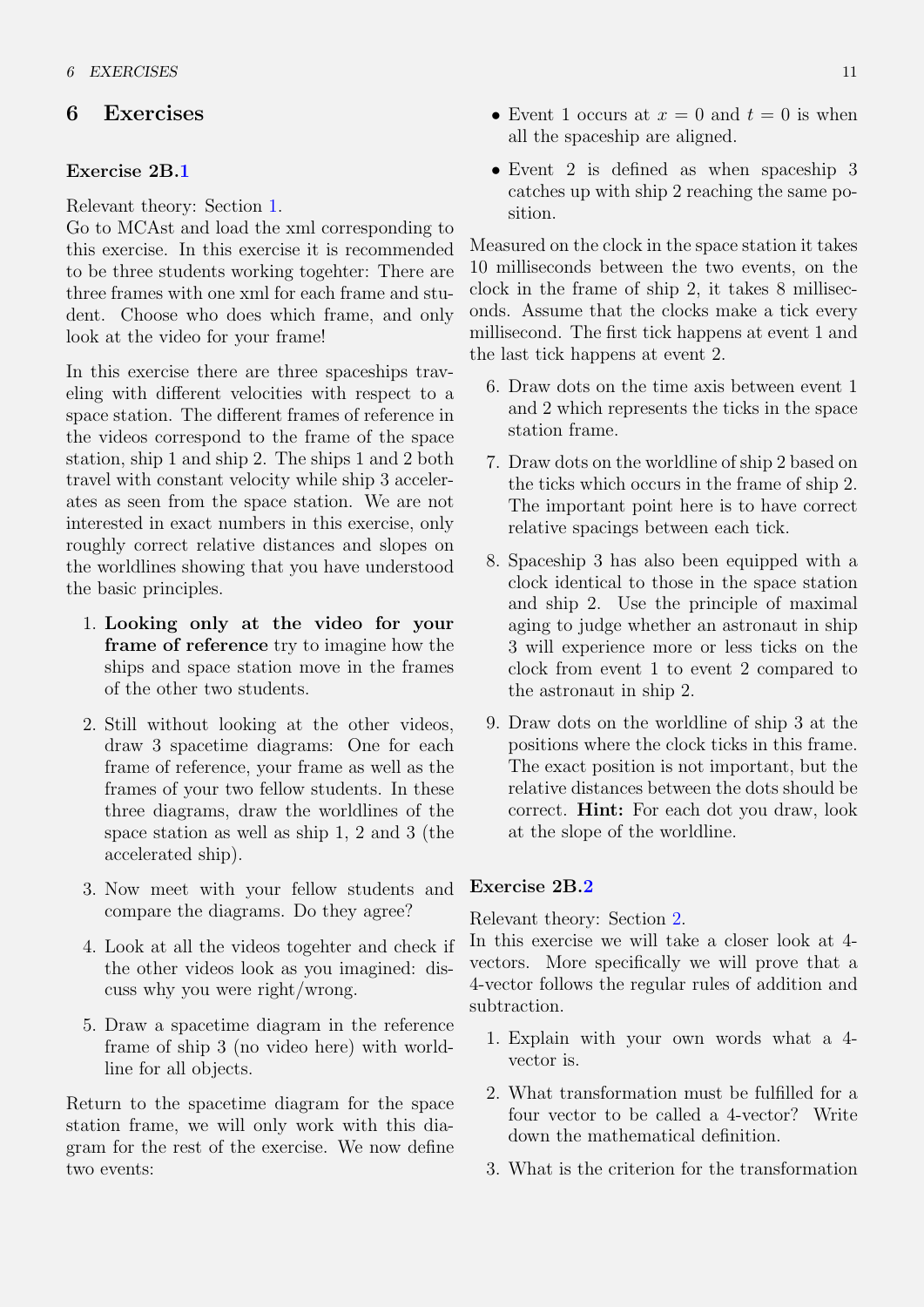to be successful (what needs to be transformed)?

4. Assume that  $A_\mu$  and  $B_\mu$  are 4-vectors. Prove, by using the mathematical definition and the criterion, that  $D_{\mu}$  which is the sum of the two 4-vectors,  $D_{\mu} = A_{\mu} + B_{\mu}$  is also a 4-vector. Hint: Use the transformation properties of  $A_\mu$  and  $B_\mu$  to obtain these vectors in a different frame  $A'_{\mu}$  and  $B'_{\mu}$ . Find an expression for the sum of the two vectors,  $D'_{\mu}$ , in the other frame expressed by  $D_{\mu}$  in the laboratory frame and show that  $D_{\mu}$  is indeed a four vector.

#### <span id="page-11-0"></span>Exercise 2B[.3](#page-11-0)

Relevant theory: Section [1](#page-1-1) - [3.](#page-5-0)

Go to MCAst and load the xml corresponding to this exercise, you and your partner should agree on who does which frame.

A spaceship is moving with a speed close to the speed of light and emitting two laser beams. This is seen from the frame of reference of the planet and the spaceship.

- 1. For planet frame student: use the information given at the top of the video to find the velocity of the space ship and the light beam. Check that the beam has indeed the speed of light. Given that the light beams are emitted from the spaceship, what speed would you have expected the light beam to have in your frame if you rely on classical physics? (remember how you transform velocities between frames in classical physics.) For the spaceship frame student: use the information given at the top of the video to find the velocity of the light beams and your velocity with respect to the planet. Check that the beam has indeed the speed of light. Which velocity would you expect observers on the planet to measure for the light beams if you rely on classical physics? (remember how you transform velocities between frames in classical physics.)
- 2. Make a space-time diagram of the space ship and the two laser beams in your frame of reference as well as in the other frame of reference.
- 3. Imagine how the scene look like in the other frame. Focus in particular on the relative velocity and distances between beams and space ship: imagine and describe how the movements look in the other frame.
- 4. Use the formula for relativistic transformation of velocities, to calculate the velocity of the laser beam in the other frame. Is the result as expected?
- 5. Now you should meet and compare videos. Does the other video look as expected? Why? Why not?
- 6. Calculate the distance between the two light beams in your frame and compare with the distance calculated by your partner. Find the ratio of the distances between the two frames.
- 7. Imagine a stick with it's start and end point at the position of the two beams: Compare the ratio you found between the two distances/stick lengths to what you expect from the formula for length contraction  $(L =$  $L_0/\gamma$ ). Does the formula for length contraction apply in this case? Why not?

#### <span id="page-11-1"></span>Exercise 2B[.4](#page-11-1)

Relevant theory: Section [1-](#page-1-1)[4.](#page-7-3)

A free neutron has a mean life time of about 12 minutes after which it disintegrates into a proton, an electron and a neutrino. We will ignore the neutrino here, assuming that the only products of disintegration are a proton and an electron. A neutron moves along the positive x-axis in the laboratory frame with a velocity close to the velocity of light. It disintegrates spontaneously and a proton and an electron is seen to continue in the same direction as the neutron. We will try to calculate the speed of the proton and the electron in the lab-frame. The easiest way to do this is in the rest frame of the neutron where the neutron has a very simple expression for energy and momentum. In the lab frame this would have been a lot more work since all three particles have velocities. On our way we will discover a surprising fact!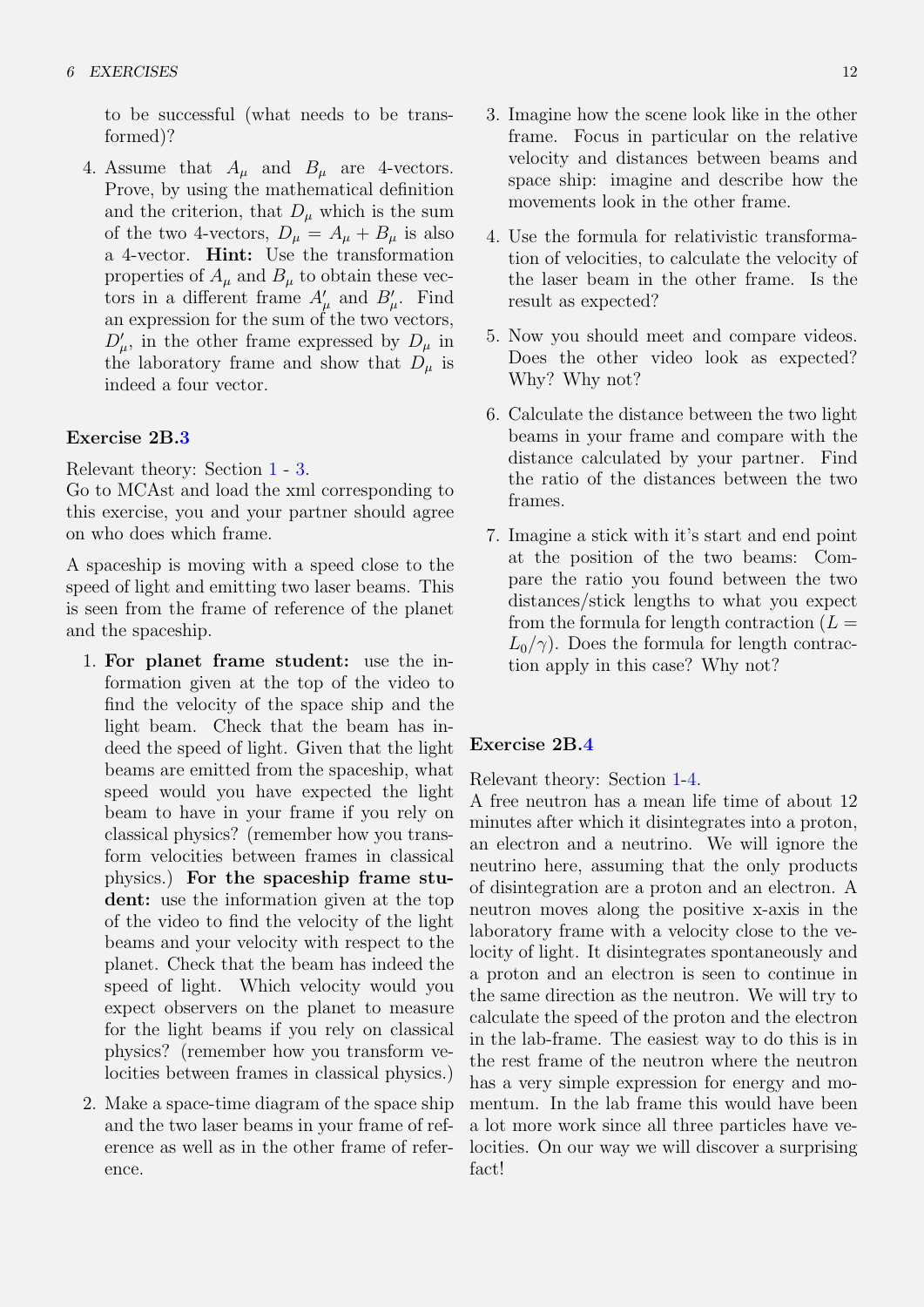Go to MCAst and load the xml files corresponding to this exercise. In this exercise you may work alone if you wish and contrary to other exercises you are supposed to look at both frames now before starting to calculate. The videos will show the velocity of the neutron seen from the lab(planet) frame as well as the masses of the particles. Important: It is necessary to use all the given decimals of the particle masses when making calculations in this exercise.

- 1. Write an expression for the momenergy fourvector  $P'_{\mu}(e)$  of the electron in the frame of the neutron expressed in terms of  $m_e$  and the unknown velocity  $v'_e$ . You may define  $\gamma'_e = 1/\sqrt{1-(v'_e)^2}.$
- 2. Write an expression for the momenergy fourvector  $P'_{\mu}(p)$  of the proton in the frame of the neutron expressed in terms of  $m_p$  and the unknown velocity  $v_p'$ . You may define  $\gamma'_p = 1/\sqrt{1-(v'_p)^2}.$
- 3. Write an expression for the momenergy fourvector  $P'_{\mu}(n)$  of the neutron in the frame of the neutron expressed in terms of  $m_n$  and  $v'_n$ .
- 4. Use conservation of momenergy

$$
P'_{\mu}(n) = P'_{\mu}(p) + P'_{\mu}(e),
$$

to find expressions for the velocities  $v'_e$  and  $v_p'$  (the velocities of the electron and proton in the neutron frame). If you are observant you will discover that there are two sets of possible soultions (why do you think this is the case?), in the rest of the exercises choose one of the solutions. Hint: The algebra in this exercise can be extremely ugly if done wrong, here are some tips:

- Solve the equations for  $\gamma'_e$  or  $\gamma'_p$  NOT for  $v'_e$  or  $v'_p$ .
- You often insert  $\gamma^2 = 1/(1 v^2)$  but you should instead insert  $v'^2 = 1 - 1/\gamma'^2$ .
- If you end up with something looking like it will be a quadratic equation try writing it out, you should end up with a first order equation.
- If you have an equation  $a$ √  $b+c$ √  $d=0,$ show that it may be written as  $a^2b =$  **Exercise 2B[.5](#page-12-1)**

 $c^2d$ .

You should arrive at:

<span id="page-12-0"></span>
$$
\gamma_p' = \frac{m_n^2 + m_p^2 - m_e^2}{2m_p m_n}.
$$
 (6)

Find a number for  $\gamma_p'$  and use this to obtain numbers for  $v'_p$ ,  $\gamma'_e$  and thereby  $v'_e$ .

5. Use the transformation properties for fourvectors

$$
P'_{\mu} = c_{\mu\nu} P_{\nu}
$$

to find the energy and momentum of the electron and the proton in the lab (planet) frame. (insert numbers: what units do your results have if you keep  $c = 1$ ?).

- 6. Use the numbers you have obtained for energy or momentum to obtain the speed of the electron and proton in the planet frame.
- 7. You might have observed that  $m_n \neq m_p +$  $m_e$ , ie. that mass is not conserved in this process. Rather, parts of the mass has been converted to energy. In the lectures on nucelar reactions, this result will become very important. We will now show that it is impossible to conserve mass in this process, similar to most other nuclear processes: Now assume for a moment that mass is indeed conserved and  $m_n = m_e + m_p$ . Using only symbols, not numbers, insert this in the ex-pression [6](#page-12-0) for  $\gamma_p'$  above. Use this to obtain  $v_p'$  and  $v_e'$ . Explain why mass could not be conserved in this process.
- 8. As an independent check (and to see an alternative way of doing it), use the relativistic formula for addition of velocities to obtain the speed of the two particles in the laboratory frame, using only the speed you have obtained for the proton and electron in the neutron frame as well as the speed of the neutron in the planet frame.
- 9. For those who like long and ugly calculations only: Do everything from the beginning, but use only the planet frame to obtain the same results. Do you see the advantage of using 4-vectors and change of frames?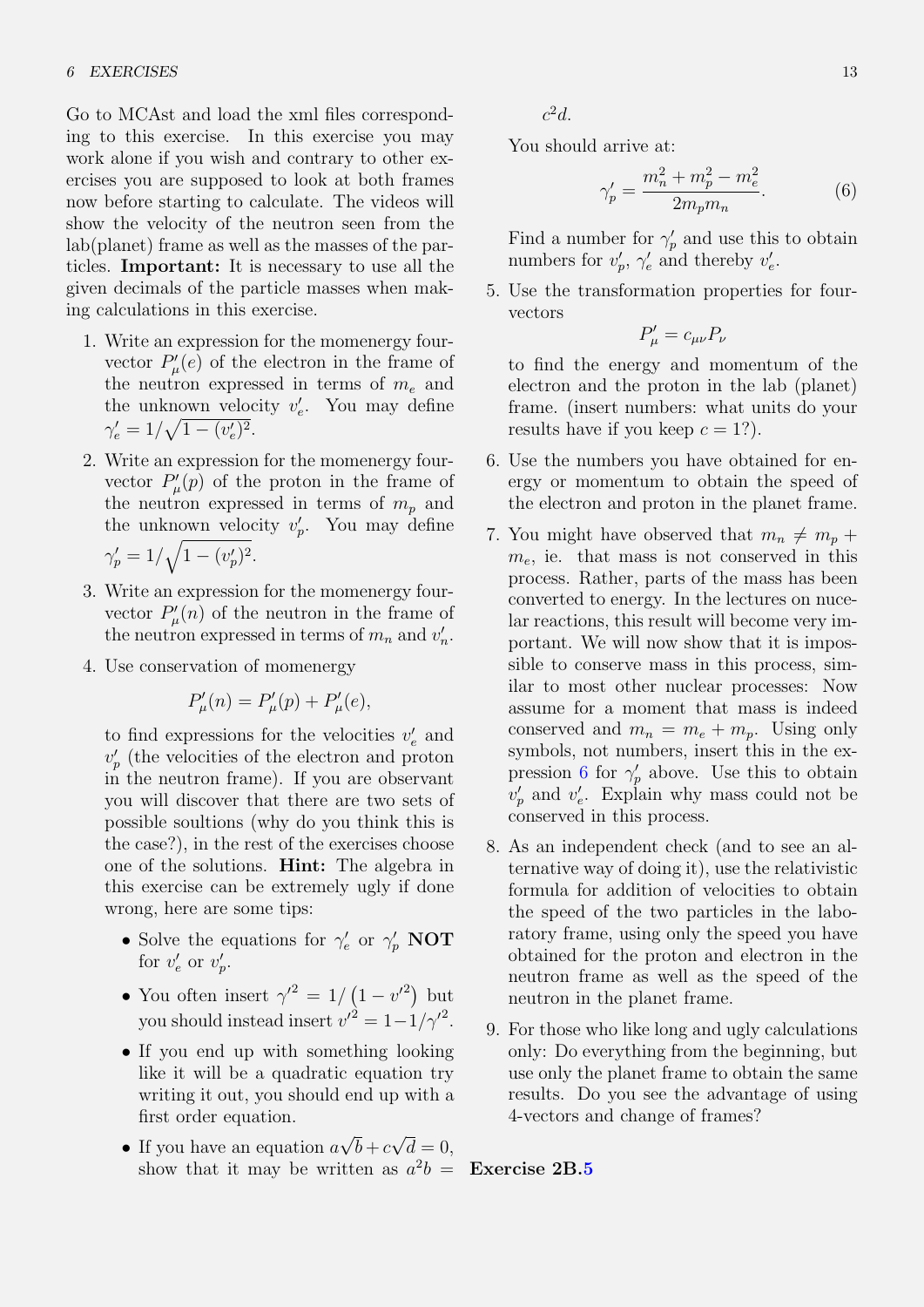Relevant theory: Section [1](#page-1-1) - [4.](#page-7-3)

Go to MCAst and load the xml corresponding to this exercise, you and your partner should agree on who does which frame.

Some crazy researchers have decided to test special relativity. They prepare two identical space ships to travel towards each other with a velocity close to the speed of light. Eventually they collide close enough to be seen from a planet. One of the spaceships is made solely from anti-matter including the researcher, therefore all matter is converted to photons in the collision. We assume all the photons have exactly the same wavelength. During this exercise we therefore have two objects:

- The leftmost spaceship is denoted by the letter A and is traveling with velocity  $v_A$  with respect to the planet frame.
- The rightmost spaceship is denoted by the letter B and is traveling with velocity  $v_B =$  $-v_A$  (same speed as A but opposite direction) in the planet frame.

To measure the wavelength of the photons there are two observers (you and your partner) both with a wavelength detector. The observers are in two different frames of reference:

- The frame 1 observer is at rest on the planet using unprimed coordinate system.
- The frame 2 observer has a small red space ship (you can see him/her in the frame 1 video) and follows just behind spaceship A in the same frame as spaceship A using primed coordinate system.

All the necessary information including the mass of the spaceships and number of photons produced are given in the upper left corner in MCAst.

The main goal of this exercise is to use the transformation of momenergy 4-vectors to deduce a relativistic formula for Doppler shift.

1. Use the velocity of spaceship A with respect to the ground to calculate the relative velocity of spaceship B observed from spaceship A (transform the velocity with your preferred method). Remember that with respect to the ground, the spaceships have equal speed (but opposite directions).

- 2. Write down expressions for the momenergy four-vectors  $P_\mu(A)$  and  $P_\mu(B)$  of the two spaceships in your frame of reference. You may use  $v_A, v_B, v'_A, v'_B$ , the corresponding gamma-factors  $\gamma_A, \gamma_B, \gamma_A', \gamma_B'$  and the mass m of the spaceships.
- 3. Use the transformation properties of fourvectors to transform momenergy fourvectors from your frame of reference to the other frame. You should now have  $P_\mu(A)$ and  $P_{\mu}(B)$  in the planet frame as well as  $P'_{\mu}(A)$  and  $P'_{\mu}(B)$  in the space ship frame.
- 4. Show that the momenergy four-vector of a photon traveling in the positive x-direction can be written

$$
P_{\mu}^{\gamma} = (E, E, 0, 0),
$$

where  $E$  is the energy of the photon.

- 5. Assume for the moment that all the energy in the explosion is emitted in only two photons, one emitted along the positive x-axis (same direction as the space ship) and the other in the opposite directions (negative xdirection). Use conservation of momenergy in the planet frame to argue that the two photons must have the same energy seen from the planet frame.
- 6. Now assume that these two photons are emitted with an angle  $\theta$  off the x-axis. Write the momenery 4-vector for this photon and use again conservation of momenergy in the planet frame to argue that the two photons must have the same energy but opposite directions seen from the planet frame.
- 7. Use your previous results to argue that if there are photons emitted in all possible directions, there is, for all photons emitted always another photon emitted in the opposite direction with the same energy.(remember that we assume that all photons produced in this explosion have the same energy)
- 8. Using the assumption that all photons are emitted with the same wavelenght, and using also the number of photons measured, what is the energy of one photon (use conservation